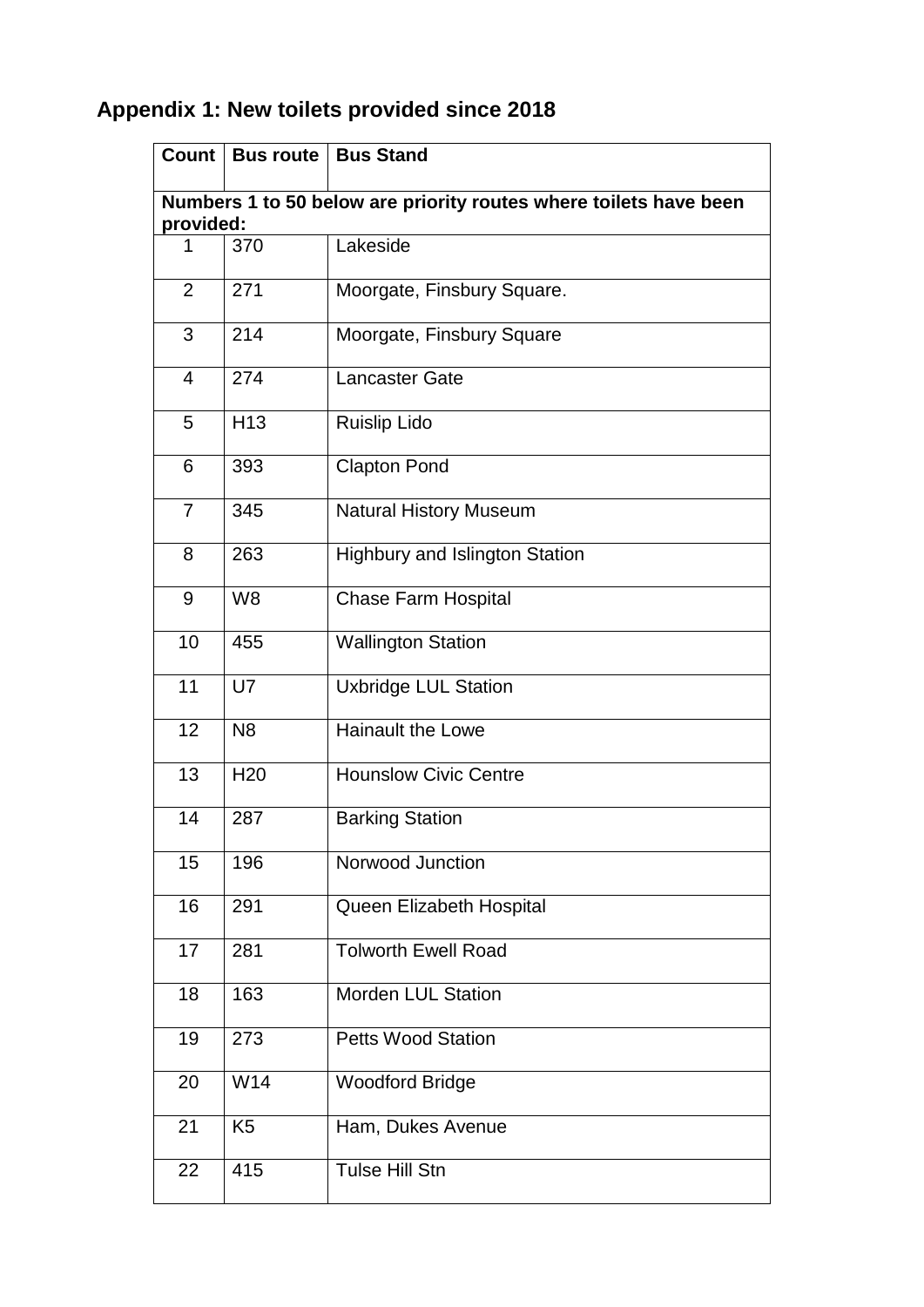| 23 | 174             | Harold Hill                      |
|----|-----------------|----------------------------------|
| 24 | 368             | <b>Barking Hart Estate</b>       |
| 25 | E <sub>5</sub>  | <b>Toplocks Estate</b>           |
| 26 | 130             | New Addington, Vulcan Way        |
| 27 | G <sub>1</sub>  | Hermitage Lane, Norbury          |
| 28 | <b>R68</b>      | <b>Kew Retail Park</b>           |
| 29 | 78              | Nunhead, St Mary's Road          |
| 30 | W15             | Cogan Avenue Estate, Folly Lane  |
| 31 | 121             | Enfield Lock, Island Village     |
| 32 | K <sub>3</sub>  | Roehampton Asda                  |
| 33 | 292             | Colindale Asda                   |
| 34 | 234             | <b>Barnet The Spires</b>         |
| 35 | 321             | <b>Foots Cray Tesco</b>          |
| 36 | 499             | <b>Gallows Corner Tesco</b>      |
| 37 | H <sub>28</sub> | Syon Lane Tesco, Osterley        |
| 38 | 88              | Clapham Common, Old Town         |
| 39 | 232             | St Raphael's Estate              |
| 40 | R <sub>1</sub>  | St Paul's Cray                   |
| 41 | 288             | Queensbury Morrison's            |
| 42 | 430             | Roehampton, Danbury Avenue       |
| 43 | 290             | <b>Staines Bus Station</b>       |
| 44 | 42              | Liverpool St / Worship St        |
| 45 | 414             | Maida Hill<br>Chippenham Gardens |
| 46 | 343             | South Kensington                 |
| 47 | 96              | <b>Bluewater</b>                 |